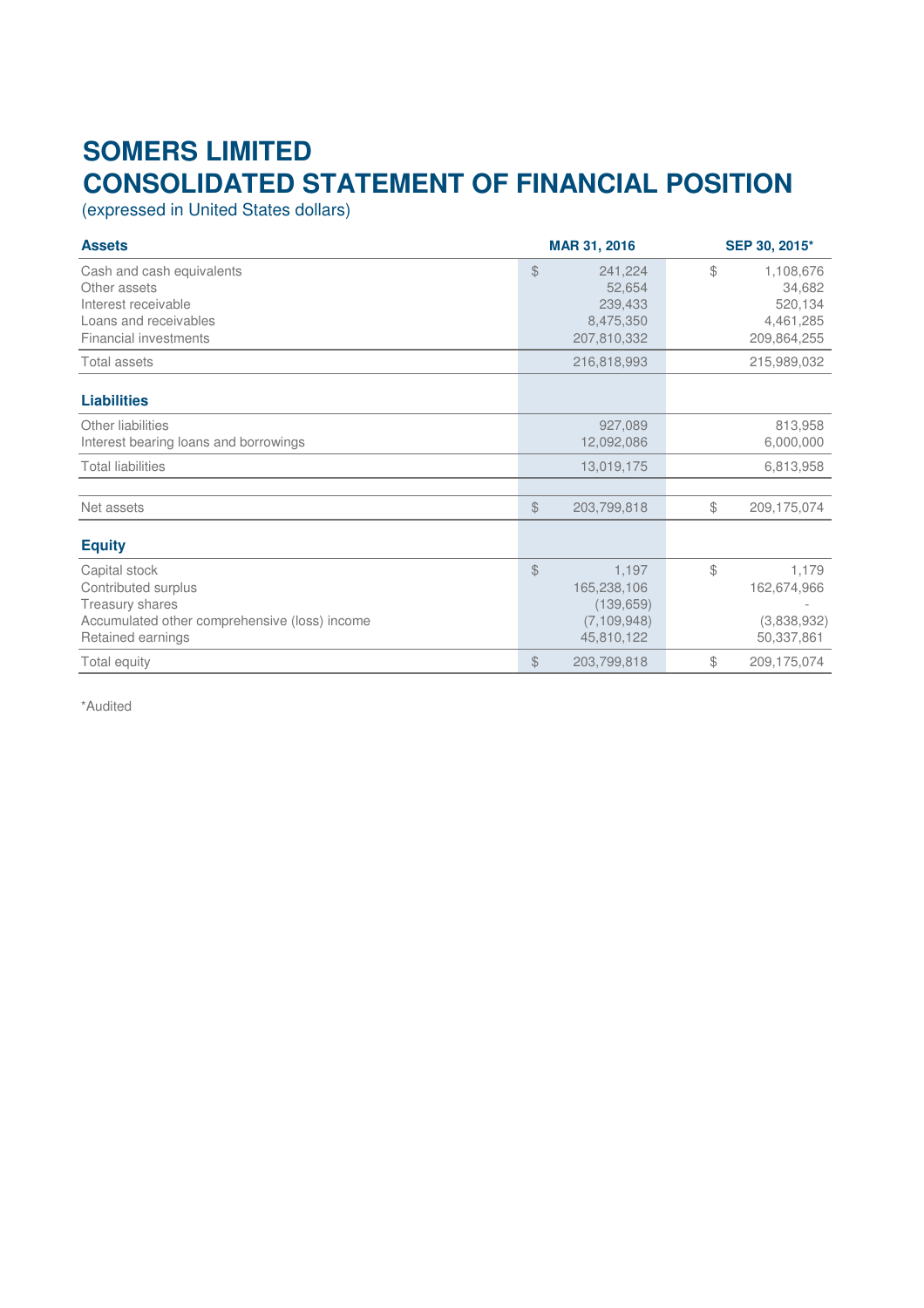## **SOMERS LIMITED CONSOLIDATED STATEMENT OF INCOME**

(expressed in United States dollars)

|                                     | For the three months ended    |                         |                         | For the six months ended  |  |  |  |
|-------------------------------------|-------------------------------|-------------------------|-------------------------|---------------------------|--|--|--|
| <b>Income</b>                       | MAR 31, 2016                  | MAR 31, 2015            | <b>MAR 31, 2016</b>     | MAR 31, 2015              |  |  |  |
| Interest income                     | $\mathcal{L}$<br>306,277      | $\mathbb{S}$<br>436,907 | $\mathbb{S}$<br>525,489 | $$\mathbb{S}$$<br>605,865 |  |  |  |
| Interest expense                    | (128,208)                     | (652)                   | (221, 198)              | (45, 177)                 |  |  |  |
| Net interest income                 | 178,069                       | 436,255                 | 304,291                 | 560,688                   |  |  |  |
| Dividend income                     |                               |                         | 2,500,000               | 1,600,000                 |  |  |  |
| Losses on investments               | (925, 998)                    | (6, 751, 508)           | (2, 164, 761)           | (5,352,786)               |  |  |  |
| Other income                        |                               |                         |                         |                           |  |  |  |
| Net foreign exchange losses         | (557, 789)                    | (1,902,113)             | (1,447,729)             | (3,360,231)               |  |  |  |
| Total income                        | (1,305,718)                   | (8,217,366)             | (808, 199)              | (6,552,329)               |  |  |  |
| <b>Expenses</b>                     |                               |                         |                         |                           |  |  |  |
| Investment management fees          | 131,295                       | 157,577                 | 261,295                 | 252,036                   |  |  |  |
| Legal and professional fees         | 141,609                       | 130,368                 | 258,793                 | 293,982                   |  |  |  |
| Audit and accounting fees           | 97,417                        | 103,207                 | 139,152                 | 161,939                   |  |  |  |
| Directors' fees                     | 16,250                        | 12,583                  | 32,500                  | 31,833                    |  |  |  |
| General and administrative expenses | 93,463                        | 58,593                  | 196,628                 | 178,581                   |  |  |  |
| Total expenses                      | 480,034                       | 462,328                 | 888,368                 | 918,371                   |  |  |  |
| Loss before tax                     | (1,785,752)                   | (8,679,694)             | (1,696,567)             | (7,470,700)               |  |  |  |
| Income tax expense                  |                               |                         |                         |                           |  |  |  |
| Net loss                            | $$\mathbb{S}$$<br>(1,785,752) | \$<br>(8,679,694)       | \$<br>(1,696,567)       | $$\$<br>(7,470,700)       |  |  |  |